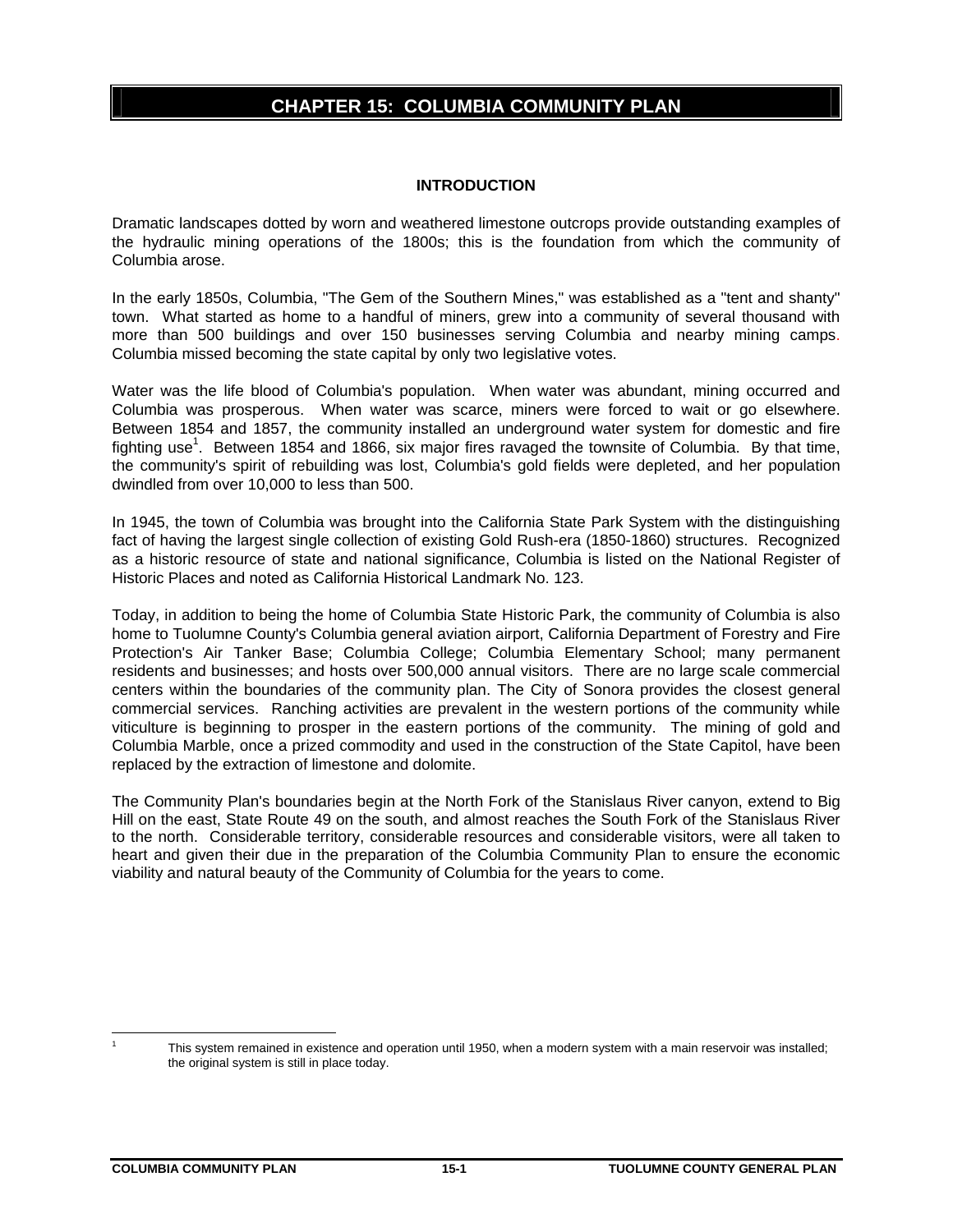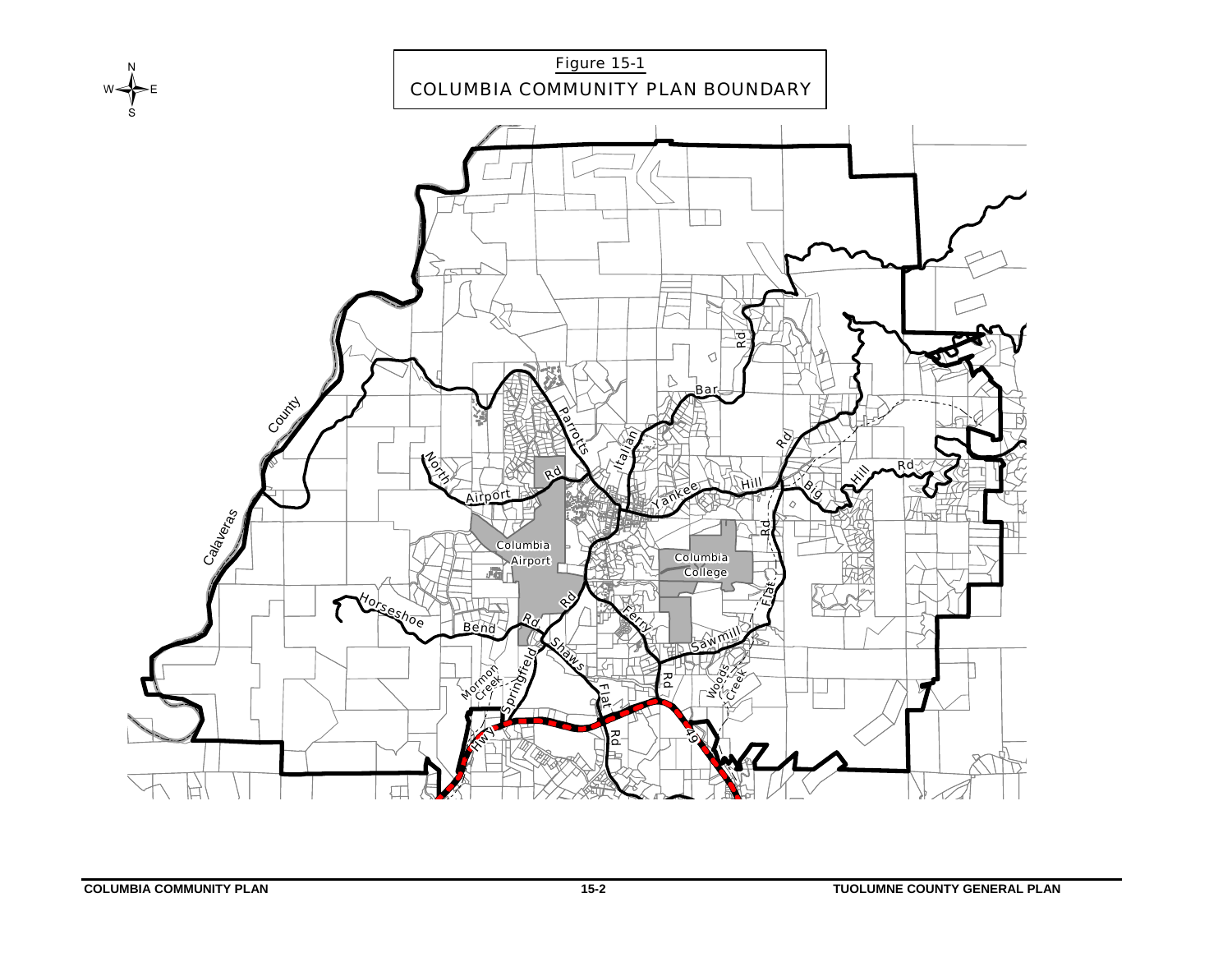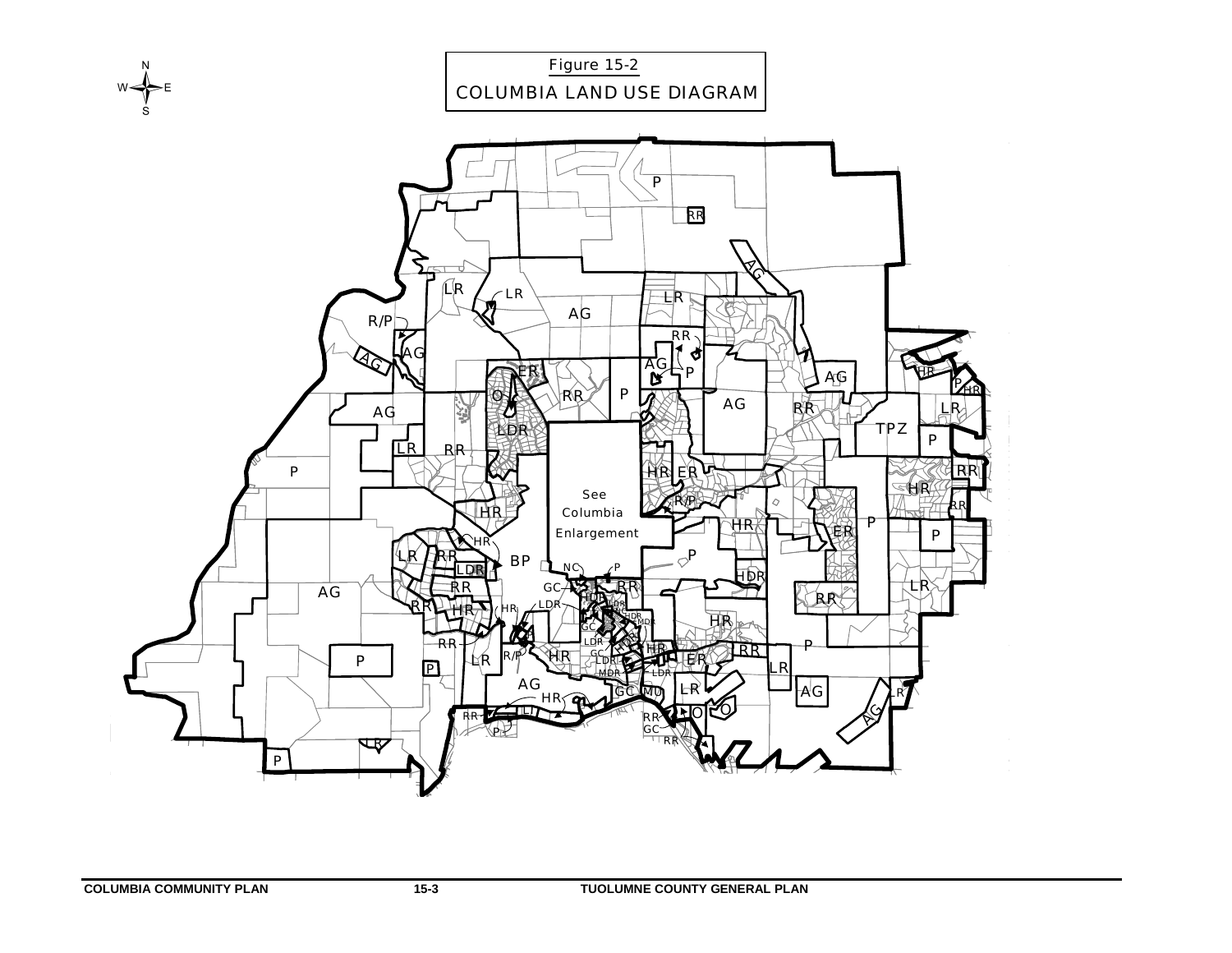**FIGURE 15-3 COLUMBIA LAND USE DIAGRAM ENLARGEMENT** 

[Resolutions 25-99; 138-00; 198-01; 88-02]

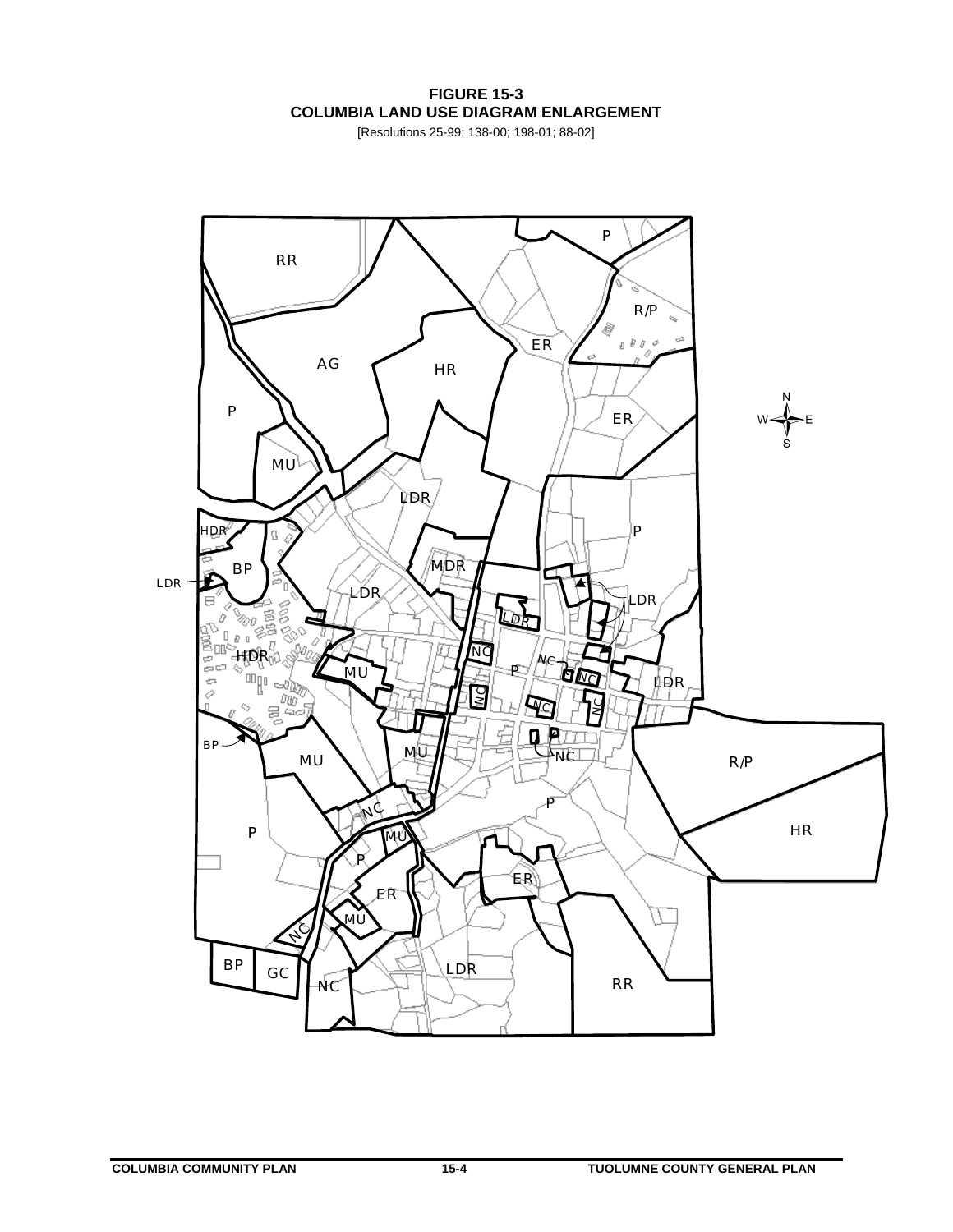# **Special Planning Issues**

## Columbia State Historic Park

The townsite of Columbia is an outstanding historic resource that provides economic benefits to the County by encouraging tourism in a manner that does not conflict with the existing quality of life. The significance of Columbia State Historic Park is that it is a living Gold Rush town; one that is able to demonstrate its own importance in the history of the California Gold Rush. As noted in the Resource Management Plan for the Park, State ownership of the land does not mean fencing off or isolating the land from its surroundings. The Park continues to be one with the community and as such, it is important for the community to work towards creating an environment that is compatible with the Park.

The Columbia Community Plan seeks to aid in the preservation and vitality of the State Historic Park through the conservation of both the natural and cultural environments that surround the park. The Community Plan seeks to facilitate not only commercial and residential needs but also to balance those needs by providing for uses and designs compatible with the State Park.

### Columbia Airport

Dedicated in 1935 as Ralph Field, Columbia Airport is one of the oldest operating airports in the State. The airport is an integral part of Columbia, and an essential component in Tuolumne County's transportation system as a general aviation facility. In addition, the airport provides a base of operations for local pilots as well as a popular flying destination. Since the early 1960s, the airport has served as a fire attack base responsible for initial aerial attack on wildland fires.

Columbia Airport attracts visitors to Columbia in part because it allows pilots and passengers to camp onsite within walking distance of the State Park. The key to maintaining the airport's longevity is through the regulation of compatible land uses as defined by the Airport Land Use Commission's boundaries.

### Columbia College

Columbia College provides education and recreational opportunities for a variety of ages and interests within Tuolumne County. The Community Plan seeks to maintain the unique setting that surrounds the College, providing safe access for those attending the College**.** 

### Parrotts Ferry Road Bypass

Parrotts Ferry Road is the main traffic route to the township of Columbia and also serves as a connection between State Route 49 in Tuolumne County and Route 4 in Calaveras County. As a result, commercial and industrial traffic patterns mix with local residential and recreational traffic often times resulting in conflict with pedestrian traffic in and around the Columbia State Historic Park and Columbia Elementary School. Since the adoption of the 1978 Columbia State Historic Park Resource Management Plan, a Parrotts Ferry Road Bypass has been discussed. The goal of the Bypass would be to reroute through traffic away from the park and reduce the impact of motor vehicles on the park. The Community Plan encourages creating a Bypass route to provide for the safety of visitors and residents of the Columbia community.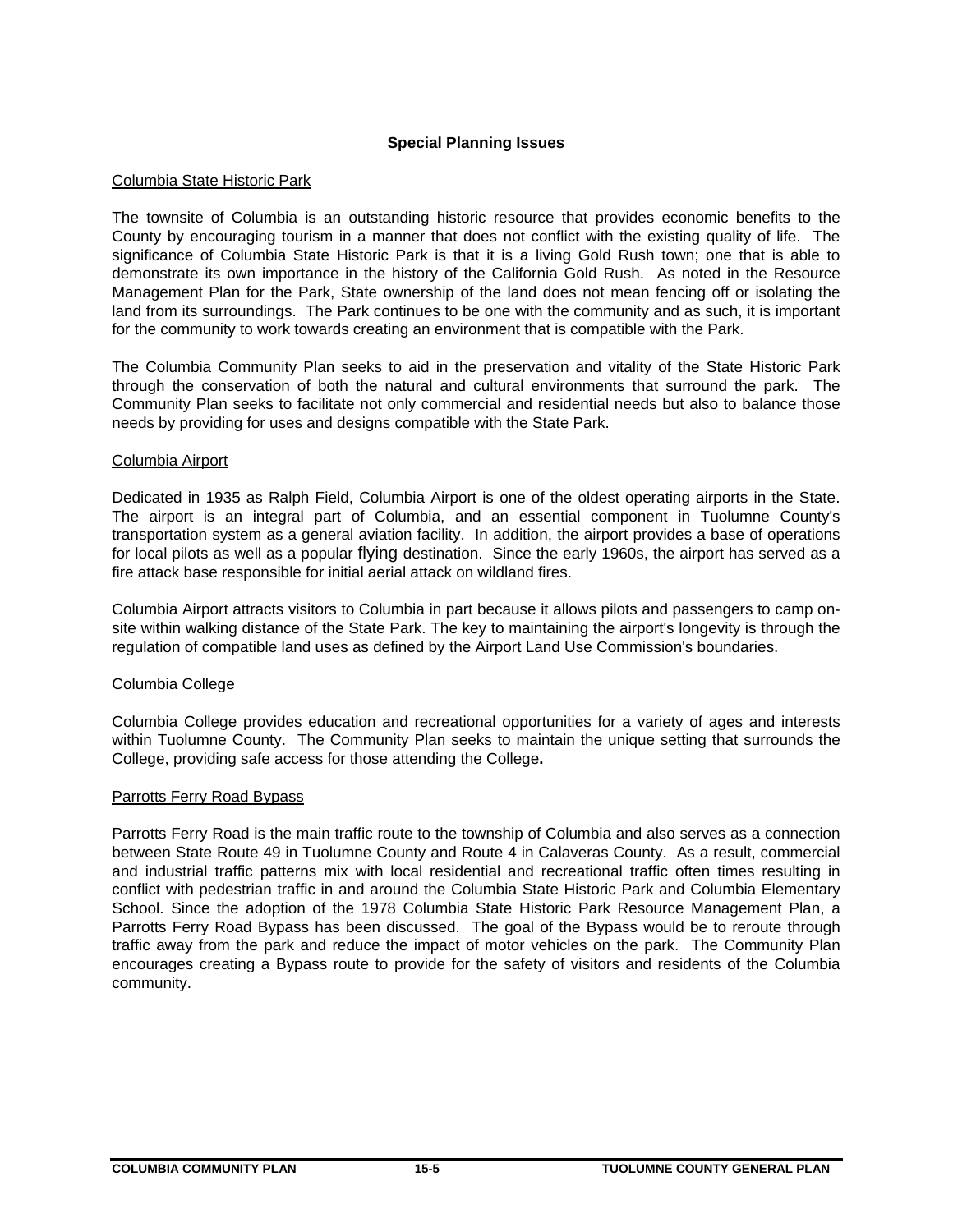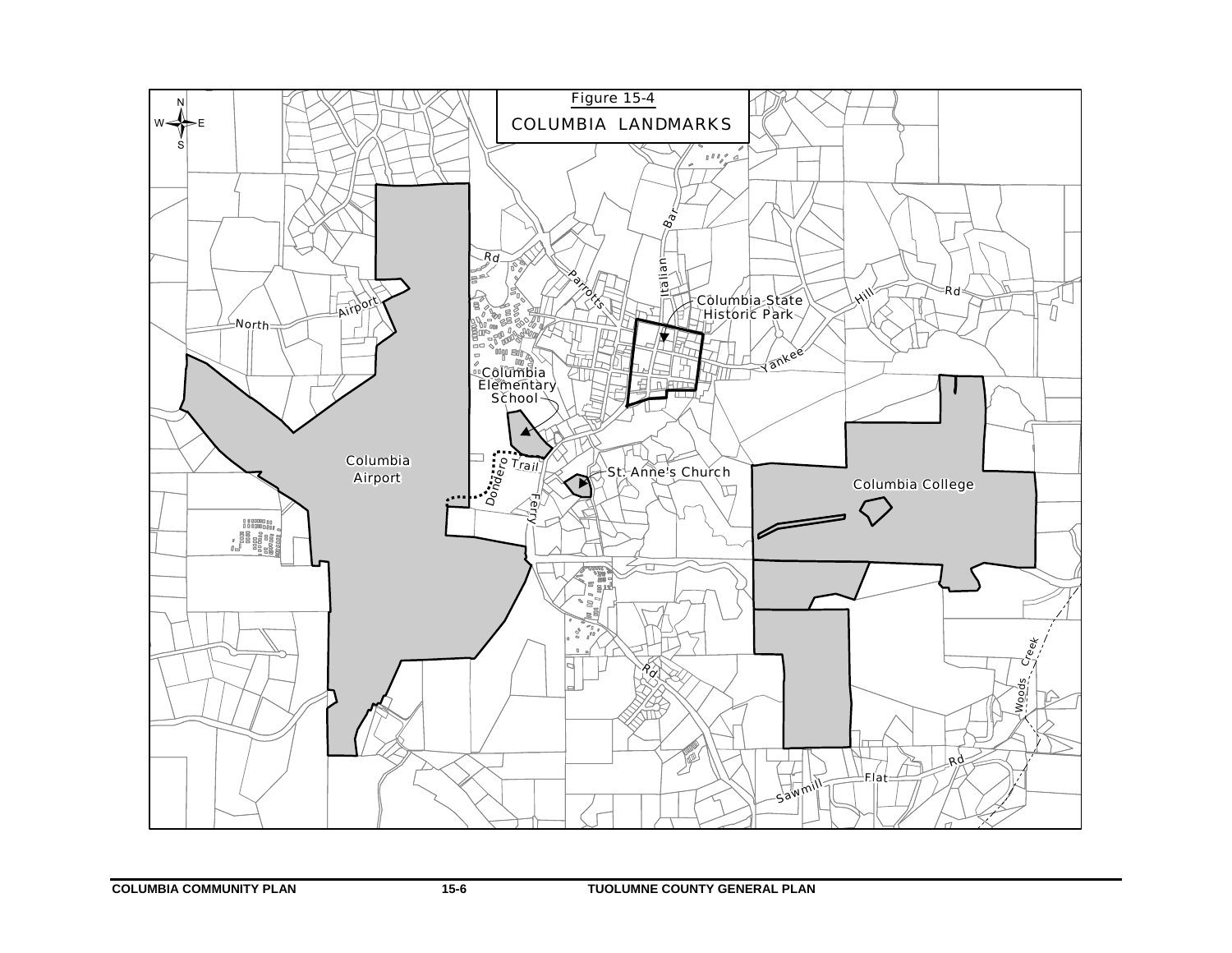# **What is the Columbia Community Plan?**

The Columbia Community Plan is a part of the Tuolumne County General Plan. The Columbia Community Plan allows for greater local input into the planning, growth and development of the community of Columbia. This plan has been formulated to be consistent with the Tuolumne County General Plan but contains certain polices and implementation programs to meet specific needs of the Columbia Community. The Columbia Community Plan works to complement the General Plan and, as such, the policies and implementation programs contained herein are to be implemented in addition to those contained in all of the elements of the General Plan. The long-range growth and development policies were framed to guide the Columbia Community through orderly growth over the next 25 years.

# **What is the Columbia Area Planning Commission?**

The Columbia Area Planning Commission was created by the Tuolumne County Board of Supervisors on June 5th, 1990, through the adoption of Ordinance 1771. The Commission consists of residents within the boundaries of the Columbia Community Plan who are charged with overseeing the implementation of this plan and guiding the community of Columbia in meeting the goals for its future.

# **Updating and Amending the Community Plan**

Due to increases in growth rates, increases in demands for services and changes in planning philosophy, there will always be a need to update and amend the Columbia Community Plan.

Amendments to the Community Plan may include changes to the diagrams as well as to the textual content. These amendments must be reviewed by the Columbia Area Planning Commission and adopted by the Tuolumne County Board of Supervisors.

Periodically, the Columbia Area Planning Commission will conduct a review of the Community Plan during a public hearing to assess the needs of the community and determine if amendments to the Community Plan should be initiated to direct the growth of Columbia in order to meet those needs.

# **Implementation of the Community Plan**

Implementation of the Columbia Community Plan shall be in accordance with the programs described herein and with County ordinances and resolutions establishing standards for growth and development. New County regulations adopted after the effective date of the Columbia Community Plan, which are more restrictive than said plan, shall be incorporated herein without formal amendment to this Community Plan. The implementation of this will well serve the Columbia Community in the 25 year planning horizon.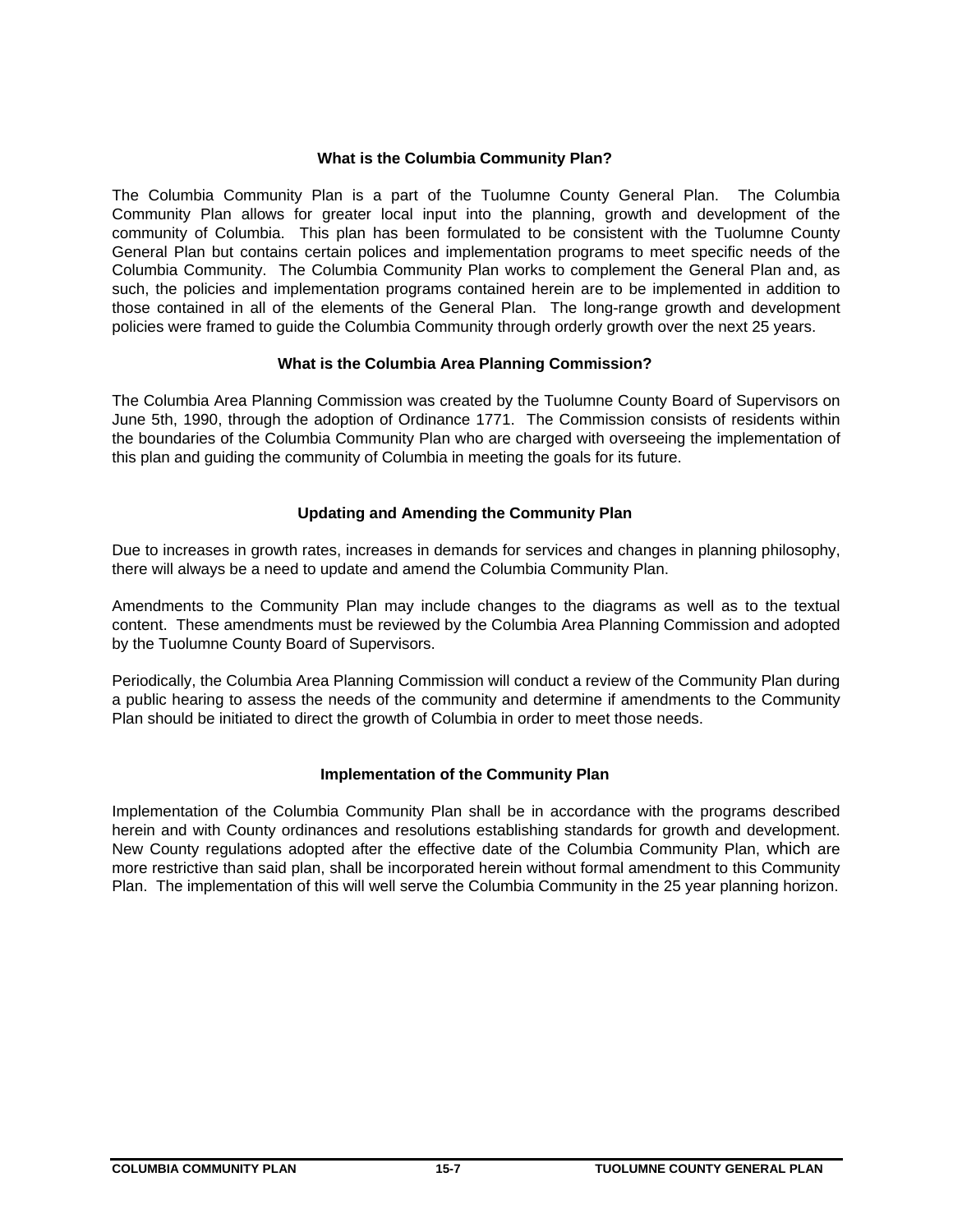### **GOALS, POLICIES AND IMPLEMENTATION PROGRAMS**

### **GOAL 15.A Preserve and enhance the community identity of the Columbia area.**

### **Policies**

- 15.A.1 Retain the historic Gold Rush character of the Columbia community.
- 15.A.2 Maintain the rural, small-town atmosphere of the Columbia area by preserving a mixture of urban and non-urban land uses found in the area.
- 15.A.3 Support mixed use development within the Columbia Community Plan boundaries to promote infill by providing for flexibility and innovation in such development.
- 15.A.4 Require commercial signs to be compatible with the historic character of Columbia.
- 15.A.5 Encourage new development to be designed in a manner that is compatible with Columbia's historic architectural heritage.
- 15.A.6 Require new development within the Design Review area to comply with the Columbia Design Guide to preserve the historic character of Columbia.
- 15.A.7 Require new development within the Design Review area to utilize landscaping for aesthetic and functional purposes and preserve native vegetation where possible.
- 15.A.8 Protect and improve the scenic quality along the Parrotts Ferry Road corridor as the gateway to Columbia State Historic Park.

### **Implementation Programs**

15.A.a Design Guide

Continue to maintain a design guide for new development that reflects the historic charm of Columbia and require all new development within the Design Review area to be consistent with the Columbia Design Guide.

15.A.b Design Review Area

Continue to maintain areas surrounding the State Historic Park and within the Columbia Community Plan boundaries as a Design Review area in order to encourage the design of new development in a manner that complements the character of the State Park.

15.A.c Historic Design Preservation (HDP) District

Consider establishment of a Historic Design Preservation (HDP) District to recognize the historical importance of the privately owned parcels within the Historic State Park boundaries through the zoning of the portion of Columbia encompassing and immediately surrounding Main Street.

15.A.d Historic (H) Combining District Zoning

Consider the zoning of parcels which have significant historic structures or features to Historic (H) combining.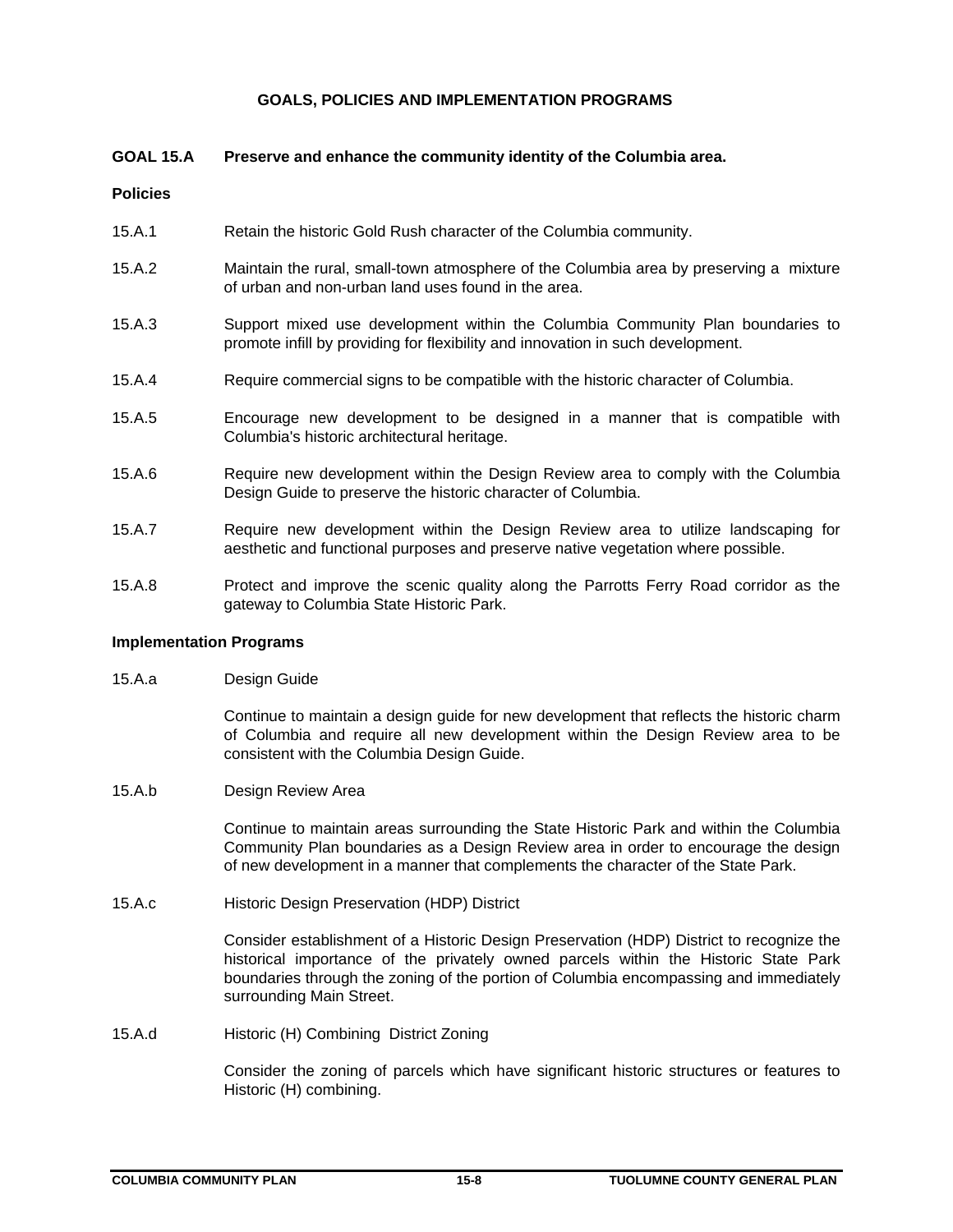15.A.e Historic Structure Rehabilitation Projects

Encourage rehabilitation and adaptive reuse of historic properties within the Columbia community. Consider developing a supplement to the Historic Design Guide for Columbia that would provide "how to" guidelines for the rehabilitation of historic properties and the use of the State Historical Building Code.

15.A.f Tax Incentives for Historic Preservation

Encourage the owners of property featuring historic structures to investigate tax incentive opportunities, such as the Mills Act, when designing, remodeling or renovating projects for those structures.

15.A.g Signage

Require signs within the Columbia Community plan boundaries to comply with the specifications of the County's zoning ordinance, Title 17 of the County Ordinance Code except as follows:

- 1. Detached signs exceeding 32 square feet in size shall be prohibited except for commercial or industrial center signs located on the site of the commercial or industrial use.
- 2. The maximum height of any detached or freestanding sign shall be 16 feet as measured from the highest elevation at centerline of roads as they front the site.
- 3. Design and appearance of signs shall conform to the Columbia Design Guidelines.
- 4. Plastic and neon signs are prohibited within the (:H) Historic Zoning District and discouraged within the (:D) Design Review Combining District .
- 5. All signs within the Design Review Combining District shall be reviewed by the Columbia Area Planning Commission.
- 15.A.h Landscaping Requirements

Require new development within the Columbia Community Plan boundaries to comply with the County's landscape ordinances and guidelines except as provided as follows:

- 1. Existing limestone outcroppings should be incorporated into new development.
- 2. Limestone outcroppings proposed for removal or fill within areas designated Design Review shall be delineated on site plans to be reviewed and approved by the Columbia Area Planning Commission.
- 3. Ponderosa Pine and native oaks are species of local character for the Columbia Community; inclusion of these species in landscape plans shall be encouraged.
- 4. All trees which are a minimum of 12 inches in diameter at breast height (4.5' above the ground level on the uphill side) and are proposed for removal within areas designated Design Review shall be delineated on a landscape plan to be reviewed and approved by the Columbia Area Planning Commission. Tree removal for the purpose of health and safety are exempt from this requirement.
- 15.A.i New Development within Community Plan Boundaries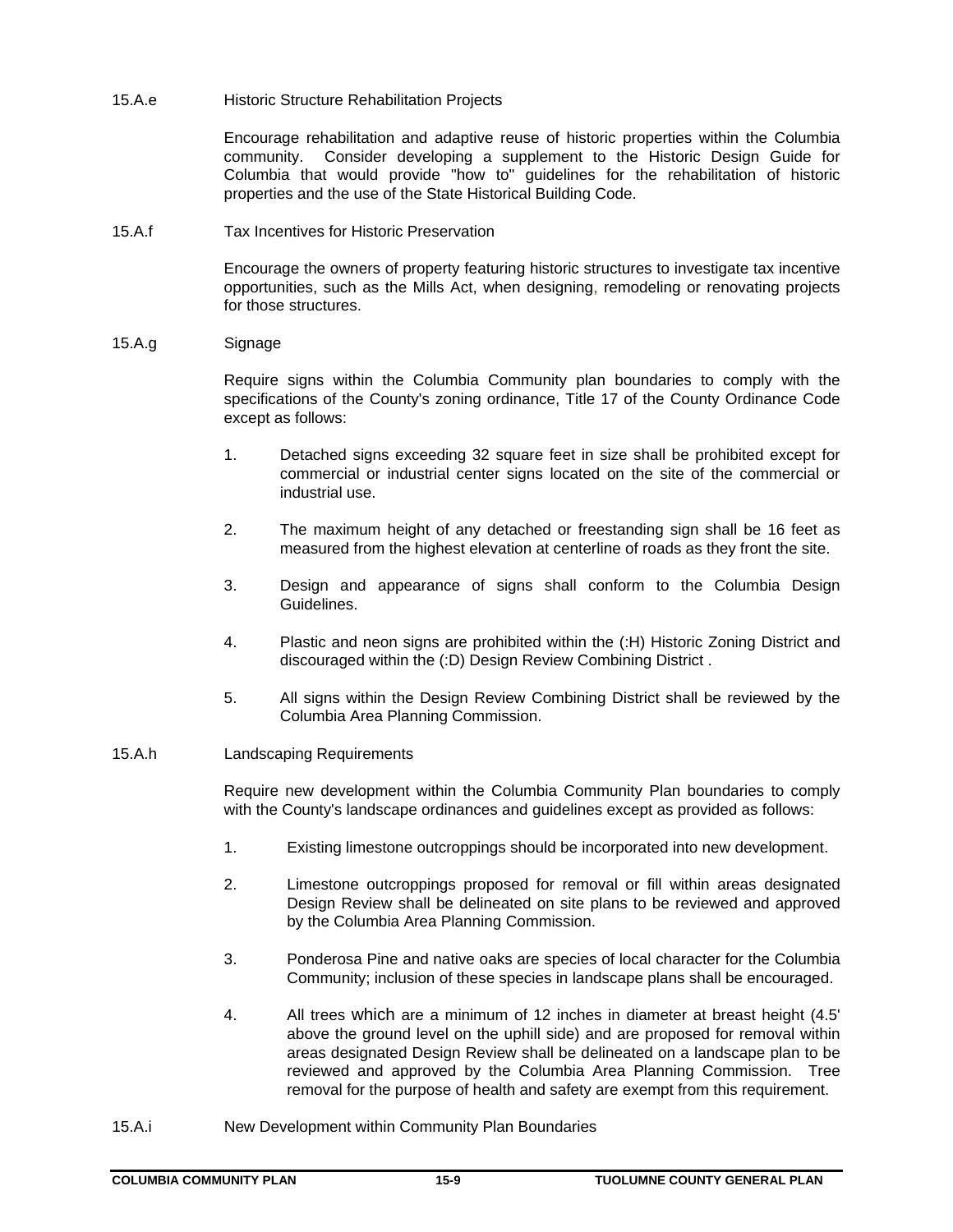Review new development within the Design Control Combining District and Parrotts Ferry Road corridor for its compatibility with and its impact on the historic structures within the State Park.

15.A.j Mixed Use Development

Designate areas on the Columbia Community Plan land use maps as Mixed Use (MU) to provide for flexibility and innovation in developing infill areas.

15.A.k Design Control Combining and Parrotts Ferry Road

Consider designating all properties fronting Parrotts Ferry Road as Design Control Combining in order to encourage the design of new development in a manner that enhances the "gateway" entrance into the townsite of Columbia.

15.A.l Strip Commercial Development

Discourage the expansion of the strip commercial development along Parrotts Ferry Road and Highway 49 west of Shaw's Flat Road.

### **GOAL 15.B Provide a mechanism for growth in an orderly manner that balances the needs and interests of the Columbia community.**

# **Policies**

- 15.B.1 Coordinate development in the Columbia area that meets the needs of the community beginning with the provision of necessary infrastructure and services.
- 15.B.2 Require urban development to occur in an orderly, contiguous manner around the Columbia townsite in order to maintain a compact development pattern and to avoid premature extension of public facilities and structures.
- 15.B.3 Encourage the development of industrial, commercial, residential and recreational development which provide economic opportunities to the Community while preserving and enhancing the quality of life in Columbia.
- 15.B.4 Encourage the use of cluster design techniques in the layout of new residential, commercial and industrial developments.

### **Implementation Programs**

### 15.B.a Infrastructure

 Work with the Columbia State Historic Park, the Community of Columbia, Tuolumne Utilities District, the Tuolumne County Department of Public Works and Columbia College to develop an infrastructure improvement plan for the Community of Columbia. Said improvement plan should outline areas of service deficiencies, provide formulas for fair share proportionality rates and/or improvement programs. Compilation of said information would be used in assessing new development projects to provide for new development to aid in the provision of public services at the existing or higher level of service for residents of the Columbia Community.

15.B.b Urban and Non-urban Development Patterns

Adopt concentrated urban growth boundaries for the Columbia Community. Consider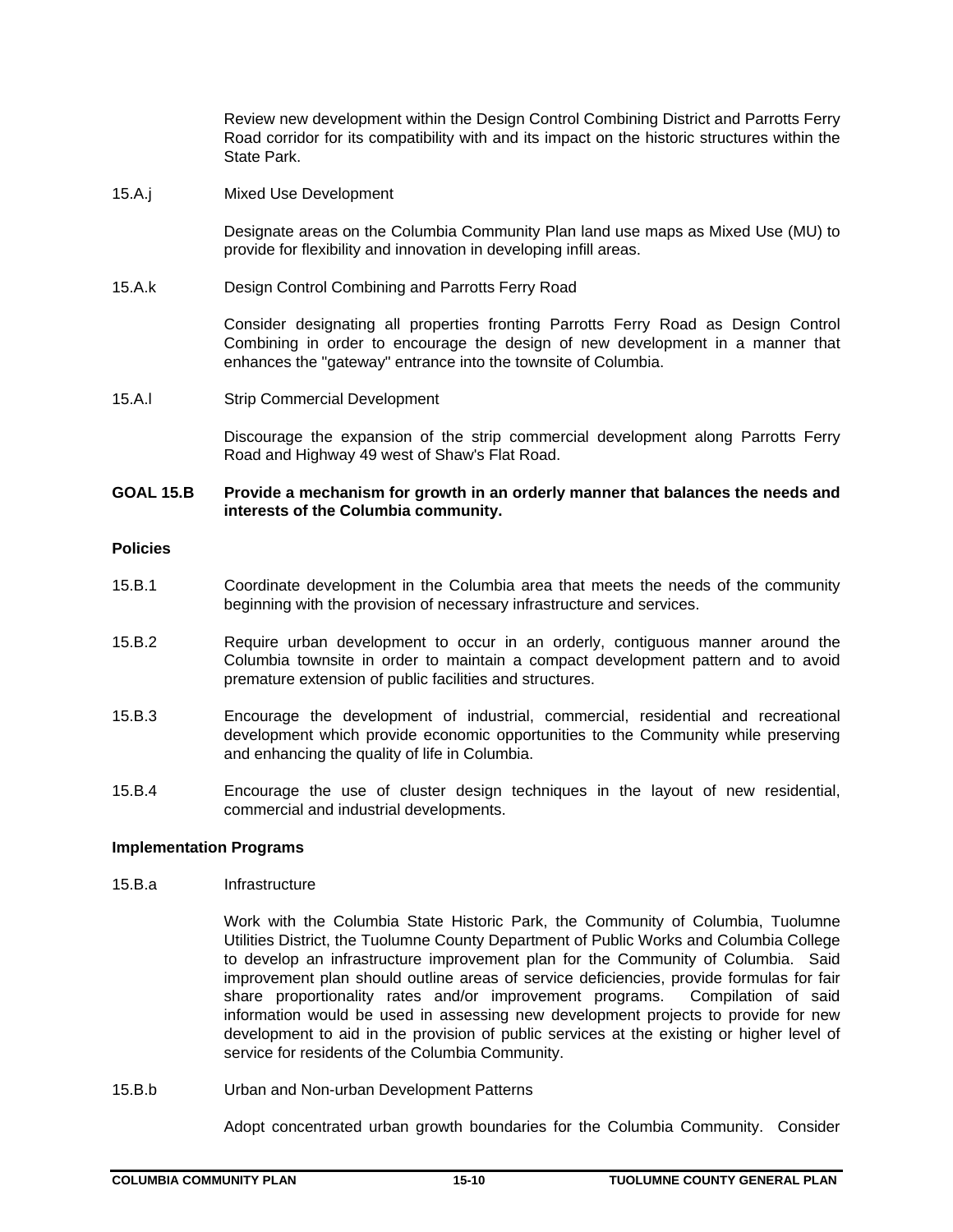areas for urban growth which have the fewest environmental constraints, are adjacent to existing compatible land uses and have available infrastructure to meet the needs of the growth within that area. This effort should reduce construction costs, speed environmental review process, and preserve the rural, historic and small-town community character of Columbia.

15.B.c Provision of Residential Amenities

Require, where appropriate, new residential development with a density of three (3) dwelling units per acre or greater to provide the following:

- 1. Pedestrian walkways along one side of all on-site access roads.
- 2. Street lights in all areas where pedestrian walkways are required and in additional areas as required for safety and crime deterrent.
- 3. Shade trees along all street frontages with a maximum spacing of 25 feet on center and minimum of 2 trees per parcel. Said trees shall be of a minimum 1" caliper in size as measured 4 1/2 feet above ground level at the time of planting.

# 15.B.d Provision of Commercial Amenities

Require new commercial development to provide the following:

- 1. Pedestrian walkways along one side of on-site access roads or access roads as they front on the site.
- 2. Street lights or other types of exterior lighting in all areas where pedestrian walkways are provided and in additional areas as required for safety and crime deterrent.
- 3. Parking lots should be encouraged to be constructed compatible with the natural lay of the land; should be located behind central buildings or should be screened along lot lines.
- 15.B.e Community Landscape Program

Consider the establishment of a community wide landscape program in and around the townsite of Columbia and along Parrotts Ferry Road. Seek local business participation in creating landscaped focal points within existing commercial and industrial centers that lend themselves to employee and visitor use. Promote the planting of street trees along transportation routes and at entrances to commercial centers. Encourage the incorporation of native vegetation in all landscape endeavors. The plan should identify a maintenance entity.

15.B.f Shared Ingress/Egress

Work with the Department of Public Works to develop criteria which would allow for routine consolidation of ingress/egress points along Parrotts Ferry Road.

15.B.g Consider Flexibility in Development Standards

Consider providing flexibility in development standards to facilitate the clustering of new development in order to encourage the retention of scenic resources, landmarks and the natural landscape.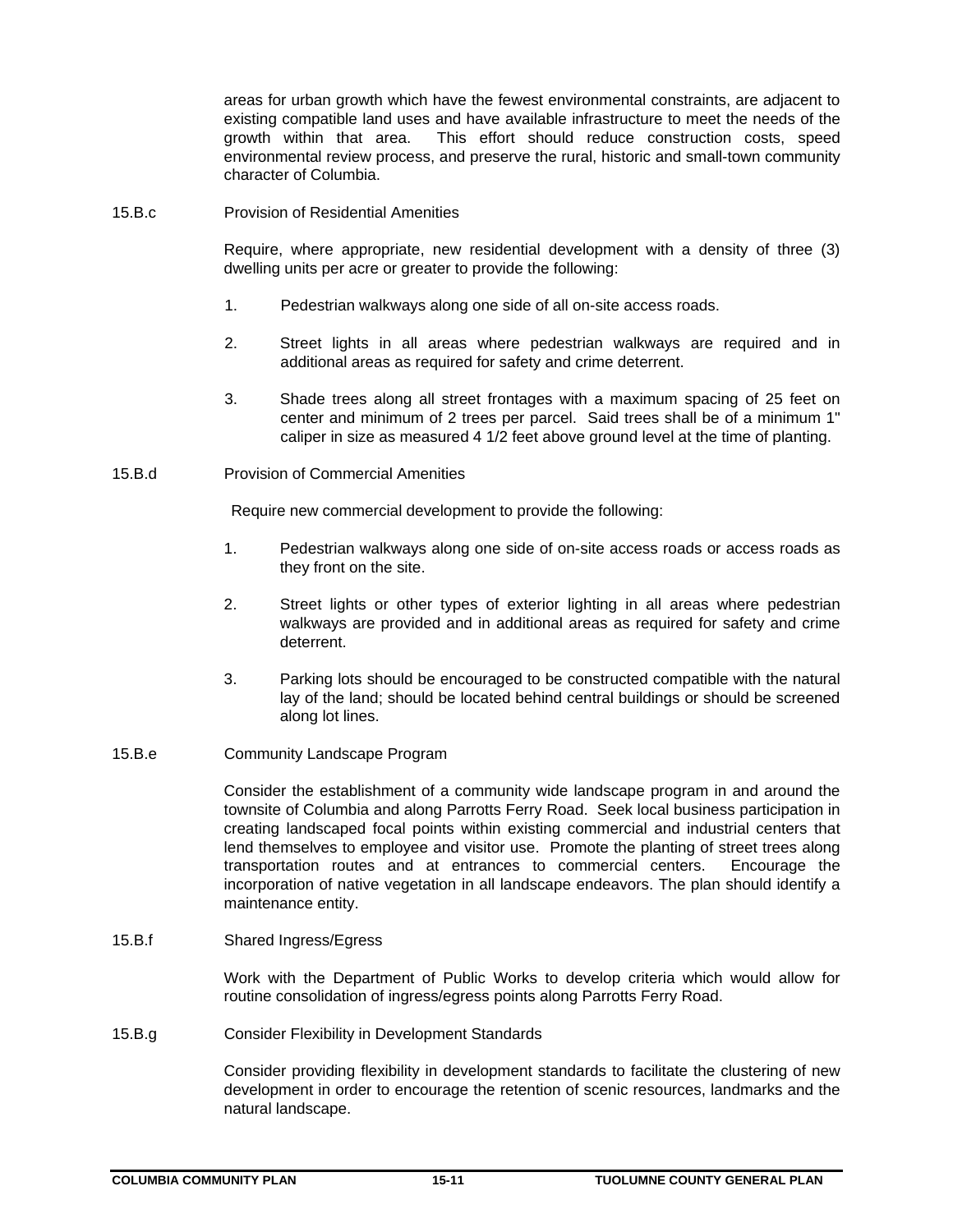### 15.B.h Mixed Use Development

 Encourage compact, pedestrian-oriented mixed use development to promote a more efficient use of infrastructure, social interaction and complement our historic town patterns.

### **GOAL 15.C Promote the development of commercial and industrial businesses to meet the present and future needs of Columbia's residents and visitors.**

### **Policies:**

- 15.C.1 Support and protect expansion opportunities of the Columbia Airport through regulation of compatible land uses within the Airport Land Use Commission's boundaries.
- 15.C.2 Promote the development of new industrial or business parks at Columbia Airport.
- 15.C.3 Support and protect expansion opportunities of Blue Mountain Minerals through regulation of compatible land uses on surrounding properties.
- 15.C.4 Encourage new commercial development to be located at the Pedro Wye and within the immediate area of the Columbia townsite to utilize existing historic structures and to construct on vacant parcels to infill between buildings.
- 15.C.5 Promote the development of tourism support industries in and around Columbia State Historic Park.
- 15.C**.**6 Recognize and support Columbia College as a community resource providing educational and recreational opportunities to Tuolumne County and the surrounding region.
- 15.C.7 Preserve existing commercial zoning within the Columbia Planning Area.

### **Implementation Programs**

15.C.a Airport Land Use Commission

Continue to recognize and support the policies and standards of the Airport Land Use Commission in reviewing new development proposals within the boundaries of the Airport Land Use Compatibility Plan.

15.C.b Columbia Airport Influence Area Boundary

Designate those properties which are located within the airport influence area boundary of the Columbia Airport to be consistent with the Airport Land Use Compatibility Plan to support the future operations of the Columbia Airport.

15.C.c Industrial Development and Business Parks

Designate areas on the Columbia Community Plan land use diagrams for new industrial complexes or business parks, including lands within Columbia Airport, to provide employment opportunities for Columbia's residents and to promote diversity in the local economy.

15.C.d Pedro Wye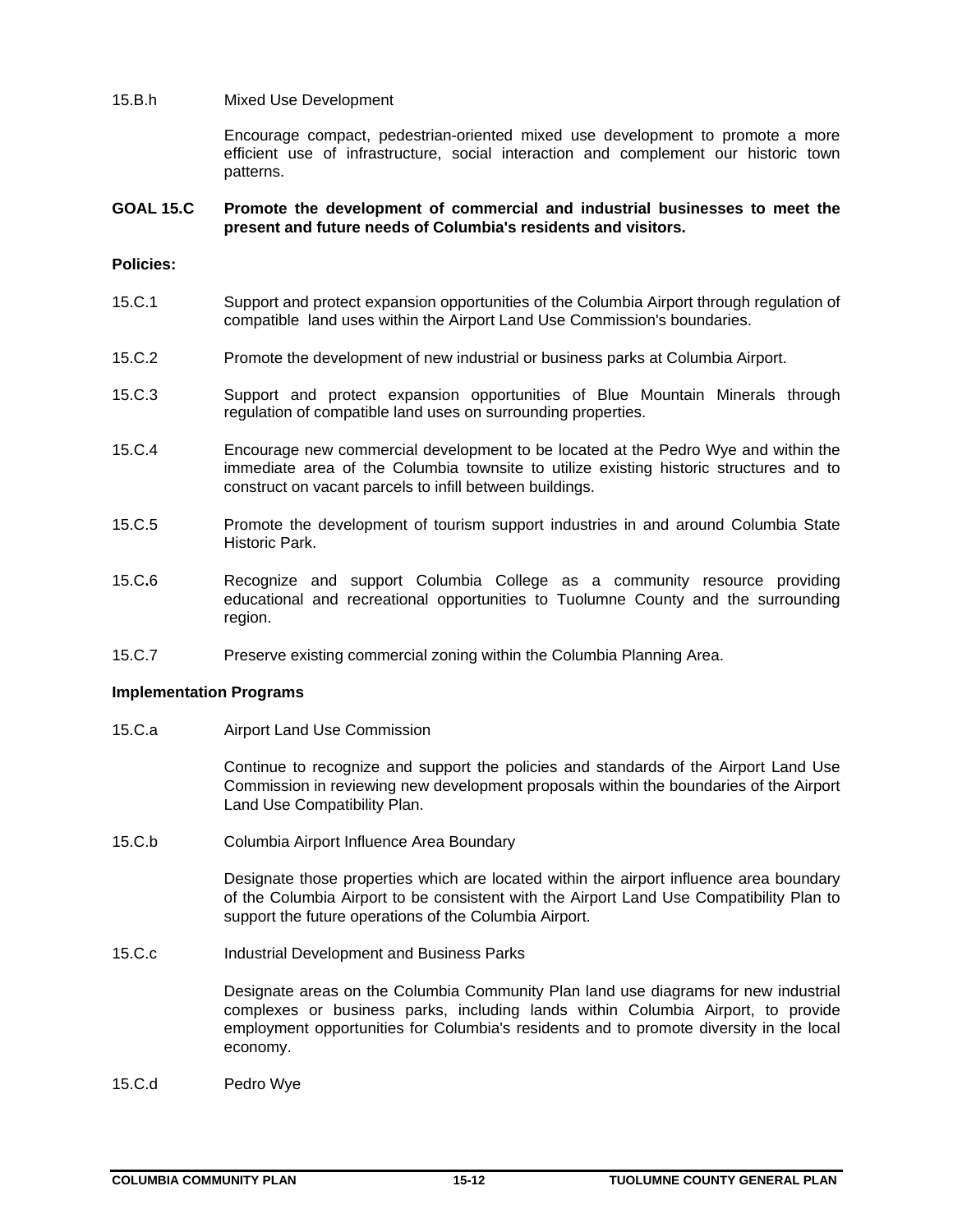Promote commercial development at the Pedro Wye including a shopping center for the Columbia area.

## 15.C.e Tourism Support

Support the Columbia business community in their efforts to promote tourist industries in and around Columbia State Historic Park.

15.C**.**fRetention of Commercial Zoning

Encourage small scale, pedestrian friendly commercial development on existing commercially zoned lands to provide basic services and thereby increase convenience and independence of movement for community members.

## **GOAL 15.D Minimize the potential conflict between pedestrian, bicycle and vehicular transportation routes by creating a safe, efficient and economically feasible circulation system for the Columbia community.**

### **Policies**

- 15.D.1 Provide a circulation system that is designed to be safe and efficient and meets the travel needs of Columbia residents, businesses and visitors.
- 15.D.2 Provide mechanisms for new development to share in the cost of transportation facilities, both motorized and non-motorized, which will facilitate the future growth needs of the Columbia community.
- 15.D.3 Encourage the development of bicycle and pedestrian circulation systems.

### **Implementation Programs**

15.D.a Location of Transportation Facilities

 Develop transportation facilities in the Columbia area that are compatible with the location of industry, Columbia State Historic Park, commercial centers, residential areas and community facilities.

15.D.b Parrotts Ferry Road Bypass

Promote the development of a Parrotts Ferry Road bypass to alleviate through and industrial traffic in the historic district and school zone to provide for safe crossing by pedestrians and cyclists.

15.D.c Funding for the Bypass

Seek funding for the development of a Parrotts Ferry Road bypass.

15.D.d Providing Transportation Improvements

Require each developer of new, or expanded, commercial, residential, recreational or educational projects to provide improvements to the transportation facilities impacted by the project. This includes transportation facilities in and immediately adjacent to the project and a fair share of those facilities handling traffic to and from the project.

15.D.e Funding Sources for Maintenance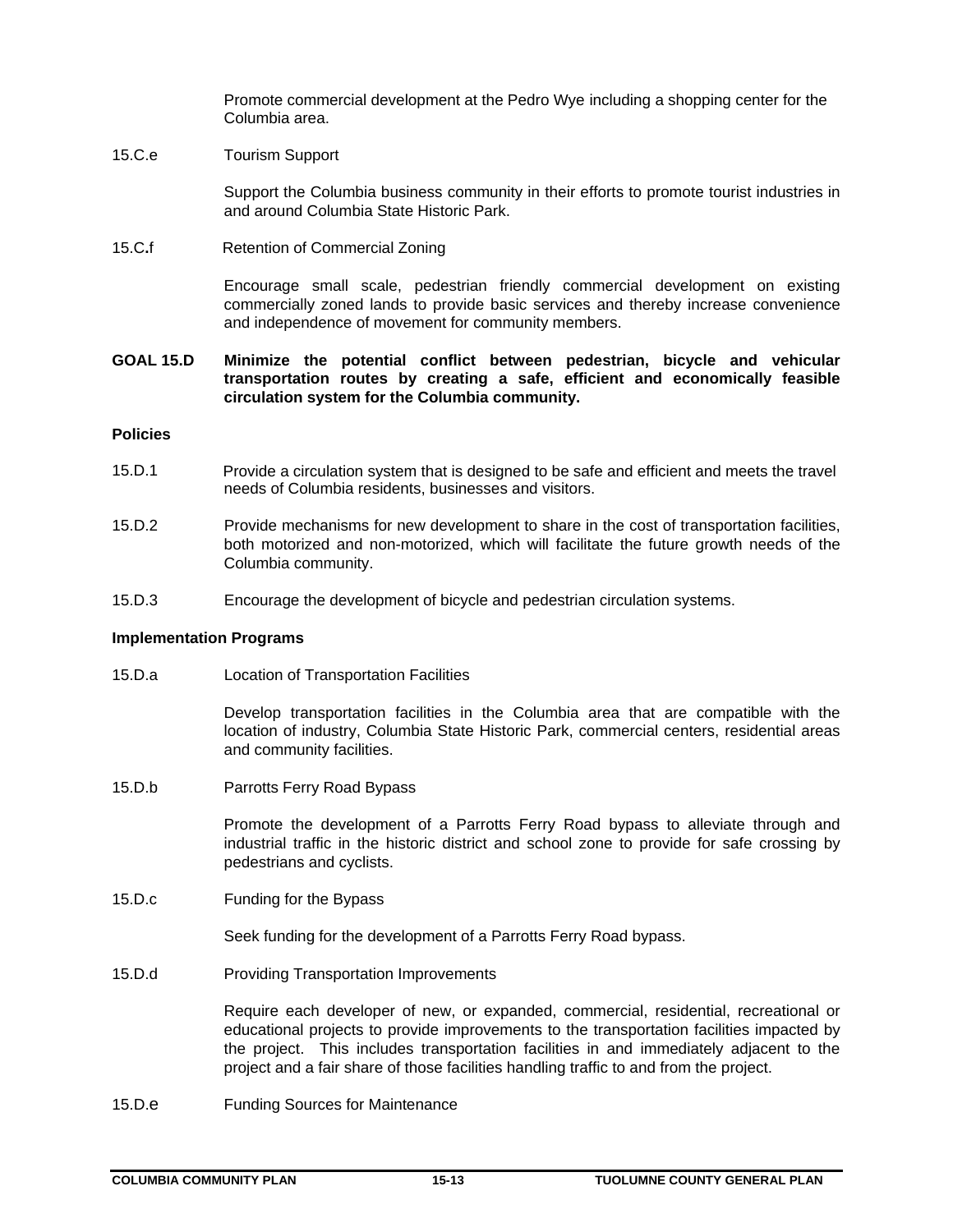Support funding sources for road maintenance such as assessment districts, grants, County Service Areas, or Permanent Road Divisions (PRDs) when deemed appropriate.

15.D.f Comprehensive Bicycle and Pedestrian Facility Plan

Encourage the development of a comprehensive bicycle and pedestrian facility plan for the Columbia community which includes the bicycle and pedestrian projects listed in Table 15.1. The construction standards for such facilities shall be the same as those contained in the Circulation Element of this General Plan.

### **Table 15.1**

# **Proposed Bicycle and Pedestrian Projects**

| Proposed Combination Bicycle/Pedestrian Projects                                     |
|--------------------------------------------------------------------------------------|
| Sawmill Flat Road to Columbia College via Melones Water Line                         |
| Parrotts Ferry Road from Marble Quarry Road to Jackson Street                        |
| Parrotts Ferry Road from the Dondero Trail to Jackson Street                         |
| Columbia College to Sonora via Sawmill Flat Road, Parrotts Ferry Road and Highway 49 |
| Columbia to Sonora via Parrotts Ferry Road and Highway 49                            |
| Stage Coach Trail from Columbia State Historic Park to Columbia College              |
| Squabbletown Trail from Sawmill Flat Road to Browns Flat                             |
|                                                                                      |

Columbia Airport Trail from Horseshoe Bend Road to North Airport Road

# Proposed Pedestrian Projects

Dondero Trail

Bell Hill Trail from Columbia State Historic Park to Columbia College Par Course

15.D.f Funding for Bicycle and Pedestrian Facilities

Seek grants and other funding mechanisms to construct bicycle routes and pedestrian facilities in accordance with the comprehensive bicycle and pedestrian facility plan.

15.D.g Easements for Bicycle and Pedestrian Facilities

Encourage the provision of easements to provide for bicycle and pedestrian paths. Notify each agency involved in road and highway maintenance that it is the intent of the Columbia Area Planning Commission to promote development of these paths as street and road developments and improvements occur. The future provision of easements and trails shall not in any manner, authorize trespass upon private property, or increase the right of public agencies to gain access to private property unless expressly authorized by the property owner.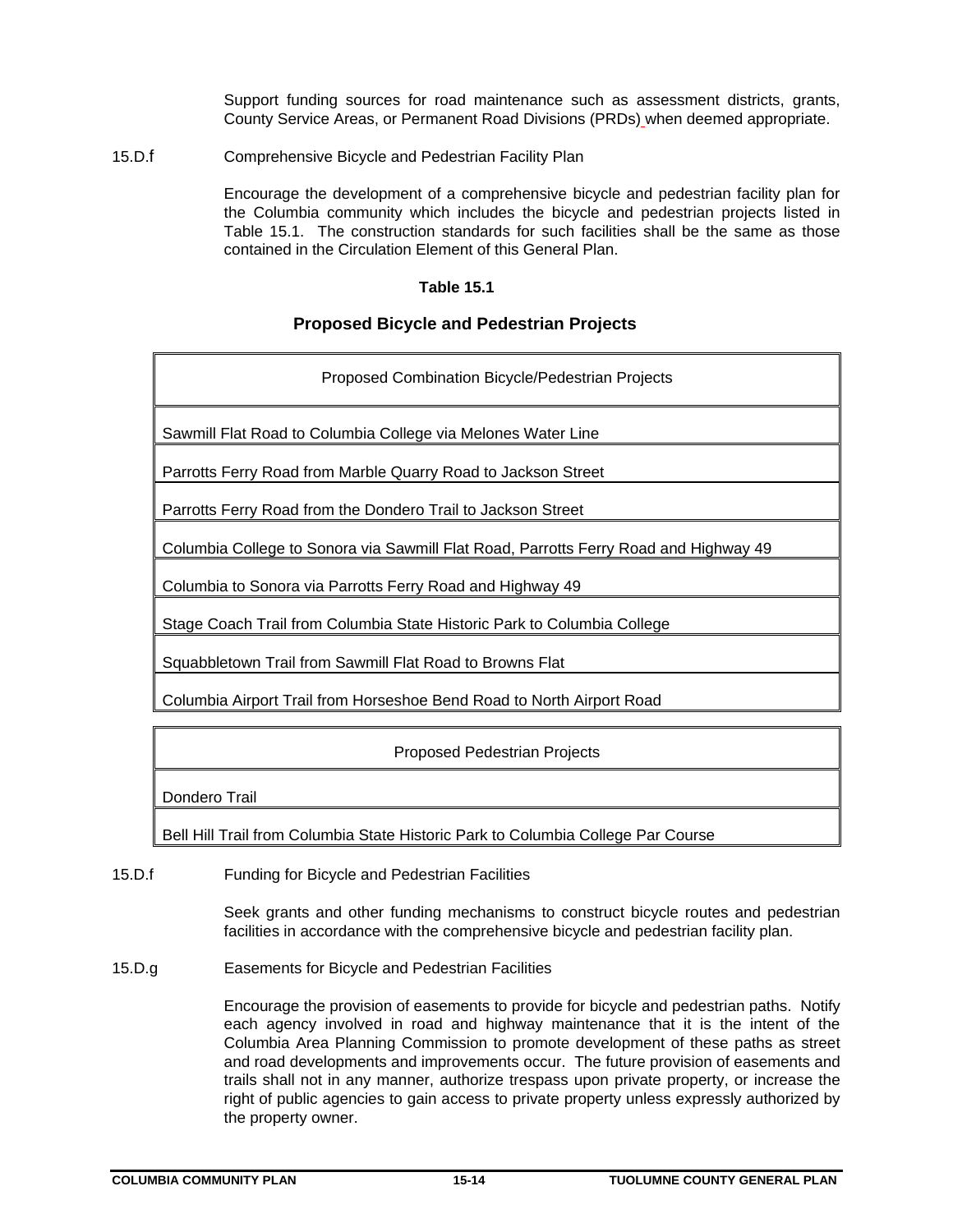15.D.h Road Standards to Accommodate Bicycle and Pedestrian Facilities

Utilize existing Title 11 road standards within the Columbia Community Plan boundaries, when feasible and appropriate, that include the provision of shoulders wide enough to accommodate bicycle and pedestrian facilities. Require the construction of pedestrian facilities along Parrotts Ferry Road from the Pedro Wye to the Columbia State Historic Park. Transit facilities should be provided in key locations, as appropriate.

15.D.i Pedestrian Facilities in New Residential and Commercial Development

Require new residential development with a density of three (3) dwelling units per acre or greater and new commercial development to provide pedestrian walkways along one side of on-site access roads and portions of access roads on which the project site fronts.

### **GOAL 15.E Conserve the natural and cultural resources of the Columbia community.**

#### **Policies**

- 15.E.1 Preserve the natural scenic quality of hillsides and hilltops within the Columbia community.
- 15.E.2 Protect outstanding scenic and historic resources which contribute to the visual quality and rural character of the Columbia community.
- 15.E.3 Minimize conflict between development and wildlife habitat by encouraging future development to locate in less sensitive, or lower priority habitat areas or on sites adjacent to previously developed and disturbed areas.
- 15.E.4 Encourage and support efforts to protect and enhance Woods Creek, Mormon Creek and the Dondero Trail for scenic and recreational values.
- 15.E.5 Plan new development so as to not preclude the utilization of designated mineral lands.
- 15.E.6 Evaluate all historic buildings, significant archaeological sites and other community landmarks that provide a tie with the past and, where appropriate, preserve, and/or monument the significance of these cultural resources.
- 15.E.7 Encourage the rehabilitation, restoration and adaptive reuse of existing historic buildings and structures.
- 15.E.8 Encourage protection of vegetation noteworthy within the Columbia area, such as stands of mature ponderosa and sugar pine trees.
- 15.E.9 Encourage protection of historic geological resources and the historic mining landscape along thoroughfares through Columbia.
- 15.E.10 Encourage the use and retention of historic names.

### **Implementation Programs**

15.E.a Hillside Conservation

Encourage hillside development to be designed and located to be compatible with, rather than imposed on, the landscape and environment by minimizing the amount of grading and topographical alteration. Require developers to utilize the Tuolumne County Hillside